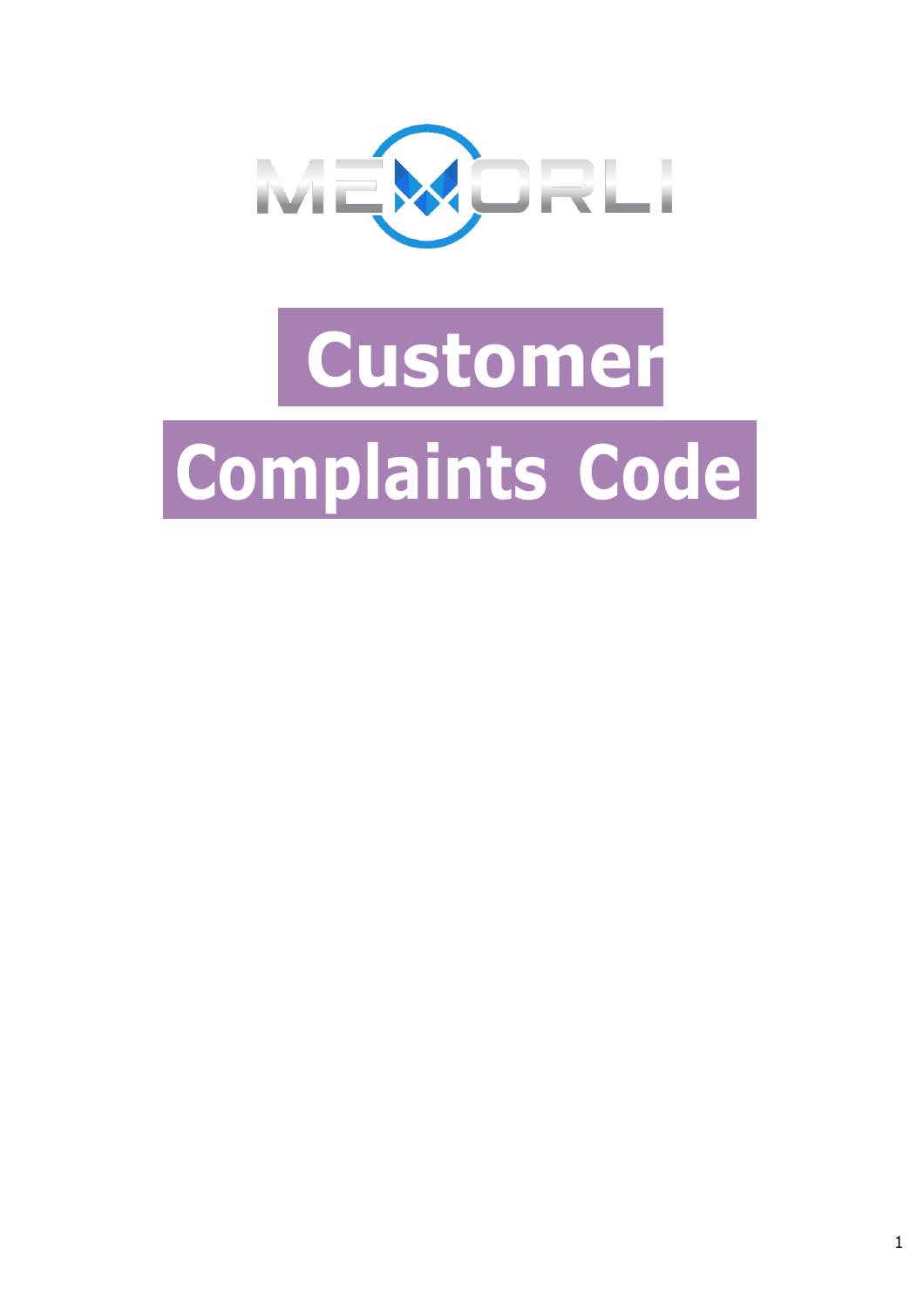# **CUSTOMER COMPLAINTS**

We try hard to ensure that our customers are happy with the level of service, and the products and service they receive from us. However, despite our best efforts, things can go wrong. When they do, we want to know so that we can put them right as soon as possible.

This policy explains how to contact us and our procedures for resolving complaints about sales, billing, fault repair or services.

This policy is available on our website - [www.memorli.co](http://www.memorli.co/)

## **If you have a complaint**

Ifyou are dissatisfied withany ofthe products or services we have provided, we would encourage you to try and resolve the issues informally by speaking to your Account Manager.

 If the issues are not resolved to your satisfaction, you can make a complaint by writing to us at Memorli Limited, 65 Cromer Road EN55HT, London, UK or by sending an email to sales@memorli.co

#### **What happens when we receive your complaint**

We will acknowledge receipt of your complaint within 3 days of receiving it.

We will investigate your complaint. This will normally involve a senior manager who will review the nature ofthe complaint and speak to the relevant member(s) of staff.

Following an investigation, we will provide you with a written response outlining the conclusions of our investigationandhowweproposetoremedytheproblems.Wewillnormallysendour response within ten working days of the complaint being received, although more complex cases may take up to 8 weeks.

If we cannot resolve the problem, then we will write to you to say so.

During any discussions, we will protect the privacy of the information that we hold on you. We may havetoaskyouquestionstoconfirmthatwearespeakingtotherightpersonandtoobtainfrom you the necessary information to consider your complaint in full.